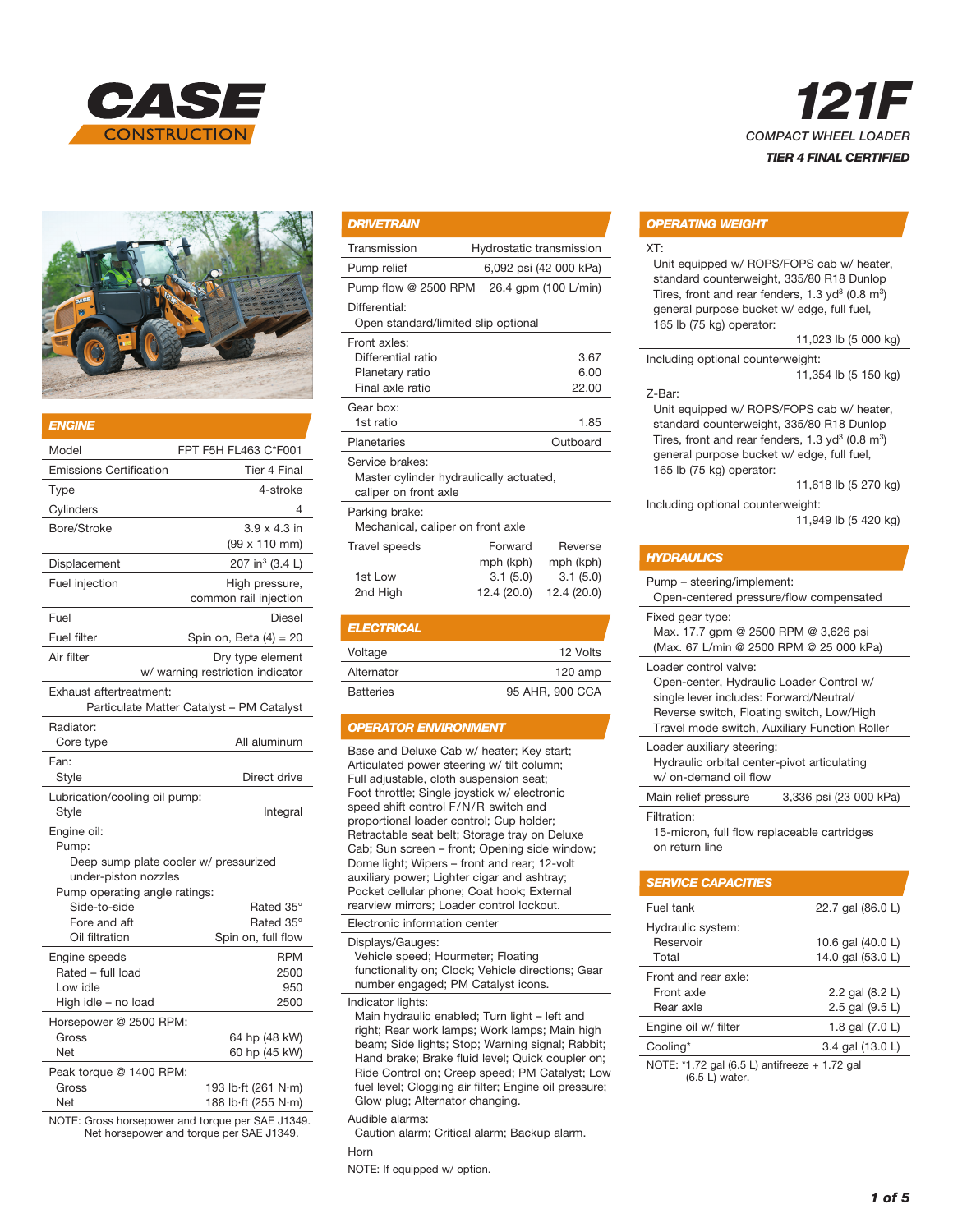| <b>OTHER SPECIFICATIONS</b> |                    |
|-----------------------------|--------------------|
| Lift cylinder – XT          | One (1)            |
| Bore diameter               | 4.0 in (101.6 mm)  |
| Rod diameter                | 2.0 in (50.8 mm)   |
| Stroke                      | 23.6 in (600.0 mm) |
| Dump cylinder - XT:         |                    |
| Bore diameter               | 4.0 in (101.6 mm)  |
| Rod diameter                | 2.0 in (50.8 mm)   |
| Stroke                      | 15.4 in (391.0 mm) |

| Lift cylinders $-$ Z-Bar<br>Bore diameter<br>Rod diameter<br>Stroke | Two (2)<br>2.8 in (70.2 mm)<br>$2.0$ in $(50.8$ mm)<br>28.7 in (728.0 mm) |  |
|---------------------------------------------------------------------|---------------------------------------------------------------------------|--|
| Dump cylinder - Z-Bar:                                              |                                                                           |  |
| Bore diameter                                                       | 3.3 in (82.6 mm)                                                          |  |
| Rod diameter                                                        | 1.8 in $(44.5 \text{ mm})$                                                |  |
| Stroke                                                              | 19.4 in (491.5 mm)                                                        |  |
| Loader:<br>XT:                                                      |                                                                           |  |
| Parallel loader linkage                                             |                                                                           |  |
| Single control for lift and tilt                                    |                                                                           |  |
| Positive hold float                                                 |                                                                           |  |
| Hydraulic attachment coupler:                                       |                                                                           |  |

| F VƏILIVE TIVIY TIVAL            |
|----------------------------------|
| Hydraulic attachment coupler:    |
| Skid steer compatible/horizontal |
| pin compatible                   |

| 7-Bar:                           |                    |
|----------------------------------|--------------------|
| Z-Bar loader linkage             |                    |
| Single control for lift and tilt |                    |
| Positive hold float              |                    |
| Hydraulic attachment coupler:    |                    |
| Skid steer compatible/horizontal |                    |
| pin compatible                   |                    |
| Cycle time:                      |                    |
| XT:                              |                    |
| Raise w/ rated bucket load       | $4.6$ sec          |
| Dump w/ rated bucket load        | $1.4 \text{ sec}$  |
| Lower $-$ empty                  | $3.8$ sec          |
| Z-Bar:                           |                    |
| Raise w/ rated bucket load       | 6.3 sec            |
| Dump w/ rated bucket load        | 1.7 <sub>sec</sub> |

Lower – empty 3.8 sec



Line drawings are for illustrative purpose only and may not be exact representation of unit.

| <b>DIMENSIONS</b>                |                     |
|----------------------------------|---------------------|
| A. Height to top of ROPS cab     | 96.7 in (2 457 mm)  |
| <b>B.</b> Wheelbase              | 81.7 in (2 075 mm)  |
| C. Ground clearance under shaft  | 17.5 in (444 mm)    |
| Ground clearence under axles     | 12.6 in (321 mm)    |
| <b>D.</b> Angle of departure     | $28^\circ$          |
| Width:                           |                     |
| <b>E.</b> Overall without bucket | 68.5 in (1 740 mm)  |
| <b>F.</b> Centerline tread       | 55.1 in (1 400 mm)  |
| Turning radius - outside         | 146.5 in (3 721 mm) |
| Turning angle:                   |                     |
| From center                      | $40^{\circ}$        |
| Total angle                      | $80^\circ$          |
| Rear axle oscillation - total    | $18^\circ$          |
|                                  |                     |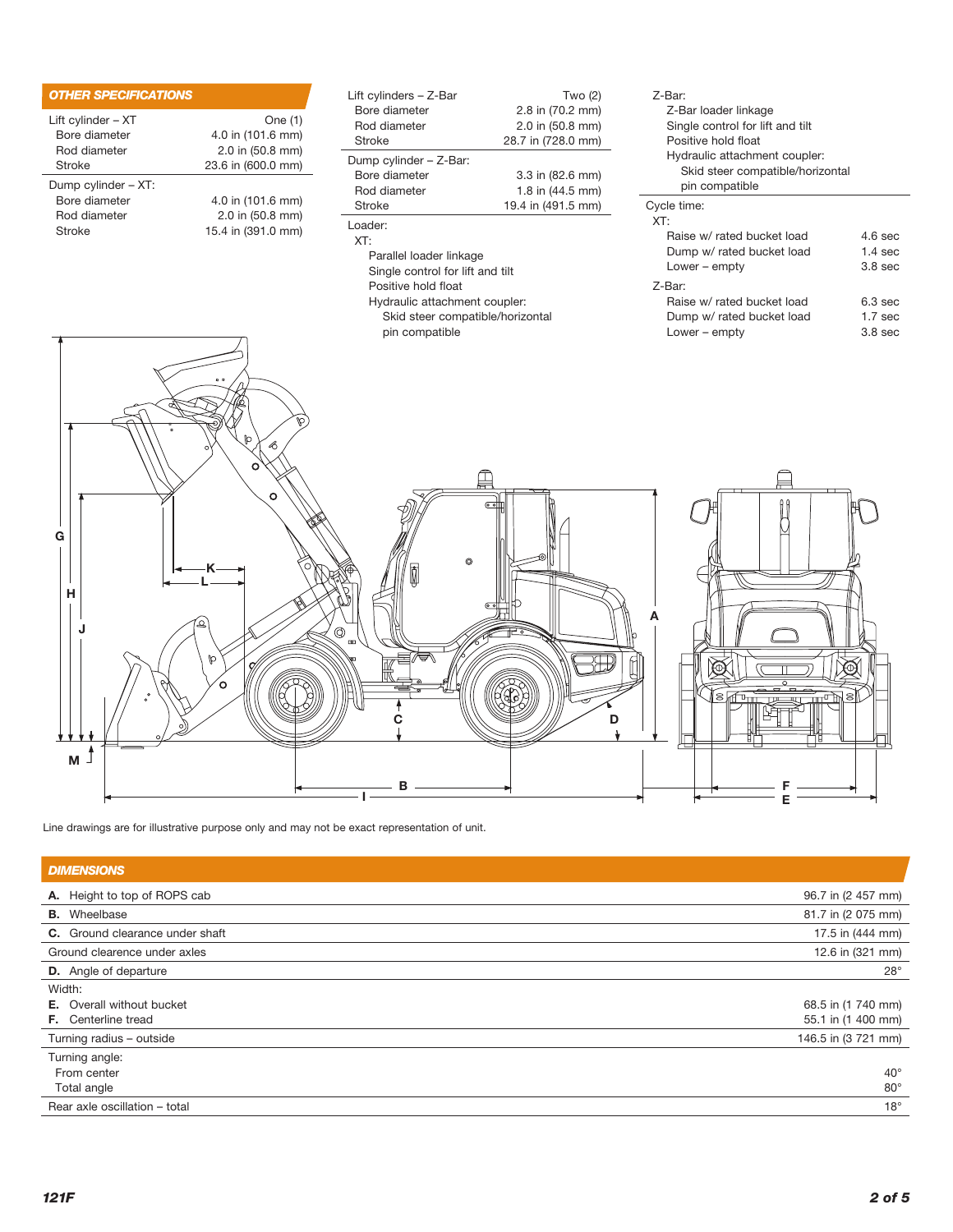| <b>PERFORMANCE SPECS</b>                                                |                                                     |                                                     |
|-------------------------------------------------------------------------|-----------------------------------------------------|-----------------------------------------------------|
| <b>121F XT</b>                                                          | 1.05 yd <sup>3</sup> GP (0.8 m <sup>3</sup> ) GP    | 1.44 yd <sup>3</sup> GP $(1.1 \text{ m}^3)$ LM      |
|                                                                         | <b>Bucket with Bolt-on Edge</b>                     | <b>Bucket with Bolt-on Edge</b>                     |
| ISO bucket capacity - struck                                            | $0.78$ yd <sup>3</sup> (0.6 m <sup>3</sup> )        | 1.18 yd <sup>3</sup> (0.9 m <sup>3</sup> )          |
| Heaped                                                                  | 1.05 yd <sup>3</sup> (0.8 m <sup>3</sup> )          | 1.44 yd <sup>3</sup> (1.1 m <sup>3</sup> )          |
| Bucket width - outside                                                  | 80.7 in (2 050 mm)                                  | 82.7 in (2 100 mm)                                  |
| Bucket weight - includes coupler and added components                   | 946 lb (429 kg)                                     | 1,047 lb (475 kg)                                   |
| G. Operating height - fully raised with spillguard                      | 160.8 in (4 085 mm)                                 | 166.1 in (4 218 mm)                                 |
| <b>H.</b> Hinge pin height $-$ fully raised                             | 123.1 in (3 128 mm)                                 | 123.1 in (3 128 mm)                                 |
| Overall length - bucket level on ground<br>L.                           | 213.6 in (5 426 mm)                                 | 217.5 in (5 525 mm)                                 |
| Dump angle - fully raised                                               | $44^{\circ}$                                        | $44^{\circ}$                                        |
| <b>J.</b> Dump height – fully raised, $45^{\circ}$ dump                 | 90.2 in (2 292 mm)                                  | 87.5 in (2 223 mm)                                  |
| K. Bucket reach – fully raised, $45^{\circ}$ dump                       | 32.4 in (824 mm)                                    | 35.2 in (895 mm)                                    |
| <b>L.</b> Bucket reach $-7$ ft 0 in (2.13 m) height, 45 $^{\circ}$ dump | 39.6 in (1 005 mm)                                  | 39.4 in (1 002 mm)                                  |
| M. Dig depth                                                            | 5.6 in (143 mm)                                     | 5.6 in (143 mm)                                     |
| Operating load - ISO                                                    | 3,542 lb (1 607 kg)                                 | 3,499 lb (1 587 kg)                                 |
| Maximum material density - ISO                                          | 3,385 lb/yd <sup>3</sup> (2 008 kg/m <sup>3</sup> ) | 2,432 lb/yd <sup>3</sup> (1 443 kg/m <sup>3</sup> ) |
| Tipping load - ISO:                                                     |                                                     |                                                     |
| Straight                                                                | 8,197 lb (3 718 kg)                                 | 8,100 lb (3 674 kg)                                 |
| Straight with optional counterweight                                    | 8,770 lb (3 978 kg)                                 | 8,673 lb (3 934 kg)                                 |
| 40° turn                                                                | 7,083 lb (3 213 kg)                                 | 6,997 lb (3 174 kg)                                 |
| 40° turn with optional counterweight                                    | 7,586 lb (3 441 kg)                                 | 7,500 lb (3 402 kg)                                 |
| Lift capacity:                                                          |                                                     |                                                     |
| Full height                                                             | 5,265 lb (2 388 kg)                                 | 5,119 lb (2 322 kg)                                 |
| Maximum reach                                                           | 5,891 lb (2 672 kg)                                 | 5,745 lb (2 606 kg)                                 |
| Ground                                                                  | 6,237 lb (2 829 kg)                                 | 6,010 lb (2 726 kg)                                 |
| Breakout force with tilt cylinder                                       | 6,559 lb (2 975 kg)                                 | 5,853 lb (2 655 kg)                                 |
| Maximum rollback:                                                       |                                                     |                                                     |
| @ Ground                                                                | $38^\circ$                                          | $38^\circ$                                          |
| @ Carry position                                                        | $45^{\circ}$                                        | $45^{\circ}$                                        |
| @ Maximum reach                                                         | $54^{\circ}$                                        | $54^{\circ}$                                        |
| @ Full height                                                           | $57^\circ$                                          | $57^\circ$                                          |
| Maximum grading angle with bucket - back dragging                       | $72^{\circ}$                                        | $72^\circ$                                          |
| Loader clearance circle with bucket                                     | 343.4 in (8 722 mm)                                 | 348.4 in (8 850 mm)                                 |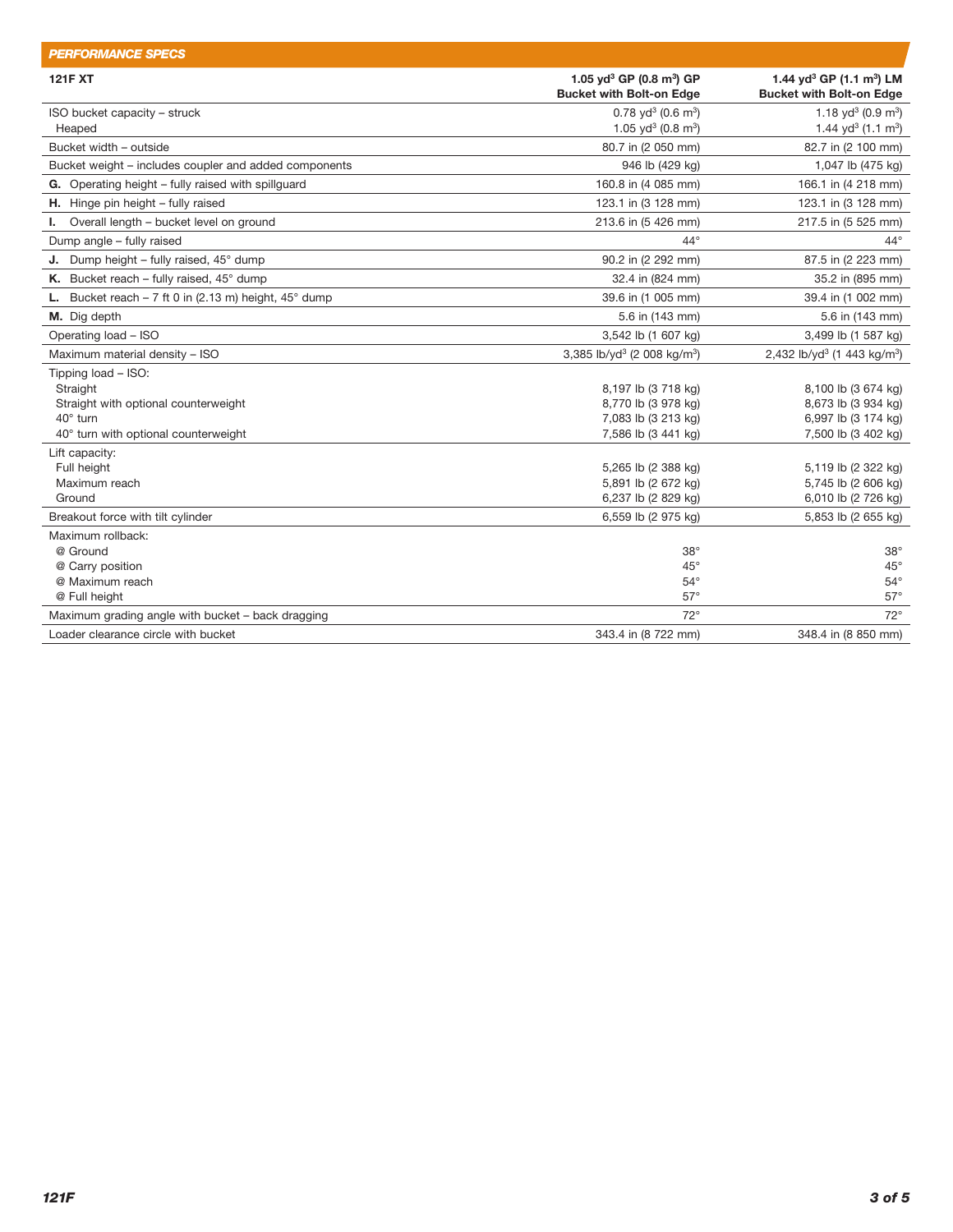| <b>PERFORMANCE SPECS</b>                                                |                                                                                     |                                                                                     |
|-------------------------------------------------------------------------|-------------------------------------------------------------------------------------|-------------------------------------------------------------------------------------|
| 121F Z-Bar                                                              | 1.05 yd <sup>3</sup> GP (0.8 m <sup>3</sup> ) GP<br><b>Bucket with Bolt-on Edge</b> | 1.44 yd <sup>3</sup> GP (1.1 m <sup>3</sup> ) LM<br><b>Bucket with Bolt-on Edge</b> |
| ISO bucket capacity - struck                                            | $0.78$ yd <sup>3</sup> (0.6 m <sup>3</sup> )                                        | 1.18 yd <sup>3</sup> (0.9 m <sup>3</sup> )                                          |
| Heaped                                                                  | 1.05 yd <sup>3</sup> (0.8 m <sup>3</sup> )                                          | 1.44 yd <sup>3</sup> (1.1 m <sup>3</sup> )                                          |
| Bucket width - outside                                                  | 80.7 in (2 050 mm)                                                                  | 82.7 in (2 100 mm)                                                                  |
| Bucket weight - includes coupler and added components                   | 1,025 lb (465 kg)                                                                   | 1,127 lb (511 kg)                                                                   |
| G. Operating height - fully raised with spillguard                      | 163.5 in (4 154 mm)                                                                 | 169.3 in (4 301 mm)                                                                 |
| H. Hinge pin height - fully raised                                      | 125.3 in (3 182 mm)                                                                 | 125.3 in (3 182 mm)                                                                 |
| I. Overall length - bucket level on ground                              | 222.2 in (5 645 mm)                                                                 | 223.4 in (5 674 mm)                                                                 |
| Dump angle - fully raised                                               | $47^\circ$                                                                          | $47^\circ$                                                                          |
| <b>J.</b> Dump height – fully raised, $45^{\circ}$ dump                 | 92.1 in (2 339 mm)                                                                  | 91.3 in (2 318 mm)                                                                  |
| K. Bucket reach - fully raised, $45^{\circ}$ dump                       | 39.7 in (1 009 mm)                                                                  | 40.6 in (1 030 mm)                                                                  |
| <b>L.</b> Bucket reach $-7$ ft 0 in (2.13 m) height, 45 $^{\circ}$ dump | 48.1 in (1 222 mm)                                                                  | 48.1 in (1 222 mm)                                                                  |
| M. Dig depth                                                            | 4.4 in (112 mm)                                                                     | 4.4 in (112 mm)                                                                     |
| Operating load - ISO                                                    | 3,449 lb (1 564 kg)                                                                 | 3,586 lb (1 627 kg)                                                                 |
| with optional counterweight                                             | 3,617 lb (1 641 kg)                                                                 | 3,757 lb (1 704 kg)                                                                 |
| Maximum material density - ISO                                          | 3,296 lb/yd <sup>3</sup> (1 956 kg/m <sup>3</sup> )                                 | 2,493 lb/yd <sup>3</sup> (1 479 kg/m <sup>3</sup> )                                 |
| with optional counterweight                                             | 3,457 lb/yd <sup>3</sup> (2 051 kg/m <sup>3</sup> )                                 | 2,611 lb/yd <sup>3</sup> (1 549 kg/m <sup>3</sup> )                                 |
| Tipping load - ISO:                                                     |                                                                                     |                                                                                     |
| Straight                                                                | 8,186 lb (3 713 kg)                                                                 | 8,222 lb (3 729 kg)                                                                 |
| Straight with optional counterweight                                    | 8,738 lb (3 963 kg)                                                                 | 8,773 lb (3 980 kg)                                                                 |
| 40° turn                                                                | 6,898 lb (3 129 kg)                                                                 | 7,173 lb (3 253 kg)                                                                 |
| 40° turn with optional counterweight                                    | 7,234 lb (3 281 kg)                                                                 | 7,513 lb (3 408 kg)                                                                 |
| Lift capacity:                                                          |                                                                                     |                                                                                     |
| Full height                                                             | 6,771 lb (3 071 kg)                                                                 | 6,669 lb (3 025 kg)                                                                 |
| Full height with optional counterweight<br>Maximum reach                | 6,779 lb (3 075 kg)                                                                 | 6,677 lb (3 028 kg)                                                                 |
| Ground                                                                  | 8,604 lb (3 903 kg)<br>10,766 lb (4 883 kg)                                         | 8,504 lb (3 858 kg)<br>10,611 lb (4 813 kg)                                         |
| Ground with optional counterweight                                      | 10,764 lb (4 883 kg)                                                                | 10,609 lb (4 812 kg)                                                                |
| Breakout force with tilt cylinder                                       | 8,971 lb (4 069 kg)                                                                 | 8,590 lb (3 896 kg)                                                                 |
| Maximum rollback:                                                       |                                                                                     |                                                                                     |
| @ Ground                                                                | $40^{\circ}$                                                                        | $40^{\circ}$                                                                        |
| @ Carry position                                                        | $47^\circ$                                                                          | $47^\circ$                                                                          |
| @ Maximum reach                                                         | $58^\circ$                                                                          | $58^\circ$                                                                          |
| @ Full height                                                           | $61^\circ$                                                                          | $61^{\circ}$                                                                        |
| Maximum grading angle with bucket - back dragging                       | $59^\circ$                                                                          | $60^\circ$                                                                          |
| Loader clearance circle with bucket                                     | 353.2 in (8 972 mm)                                                                 | 355.7 in (9 036 mm)                                                                 |
|                                                                         |                                                                                     |                                                                                     |

| <b>FORKS</b>                    |                     |                                                         |
|---------------------------------|---------------------|---------------------------------------------------------|
| <b>121F XT</b>                  |                     | <b>With Optional</b><br><b>Additional Counterweight</b> |
| Fork length                     | 47.2 in (1 200 mm)  | 47.2 in (1 200 mm)                                      |
| Fork weight – includes coupler  | 869 lb (394 kg)     | 869 lb (394 kg)                                         |
| Operating load - level ground   | 4,183 lb (1 898 kg) | 4,482 lb (2 033 kg)                                     |
| Tipping load – straight         | 6,030 lb (2 735 kg) | 6,475 lb (2 937 kg)                                     |
| Tipping load $-40^\circ$ turn   | 5,229 lb (2 372 kg) | 5,602 lb (2 541 kg)                                     |
| Fork load center                | 19.7 in (500 mm)    | 19.7 in (500 mm)                                        |
| 121F Z-Bar                      |                     |                                                         |
| Fork length                     | 47.2 in (1 200 mm)  | 47.2 in (1 200 mm)                                      |
| Fork weight - includes coupler  | 869 lb (394 kg)     | 869 lb (394 kg)                                         |
| Operating load - level ground   | 3,917 lb (1 772 kg) | 4,195 lb (1 903 kg)                                     |
| Tipping load - straight         | 5,670 lb (2 572 kg) | 6,067 lb (2 752 kg)                                     |
| Tipping load $-40^{\circ}$ turn | 4,896 lb (2 221 kg) | 5,244 lb (2 378 kg)                                     |
| Fork load center                | 19.7 in (500 mm)    | 19.7 in (500 mm)                                        |